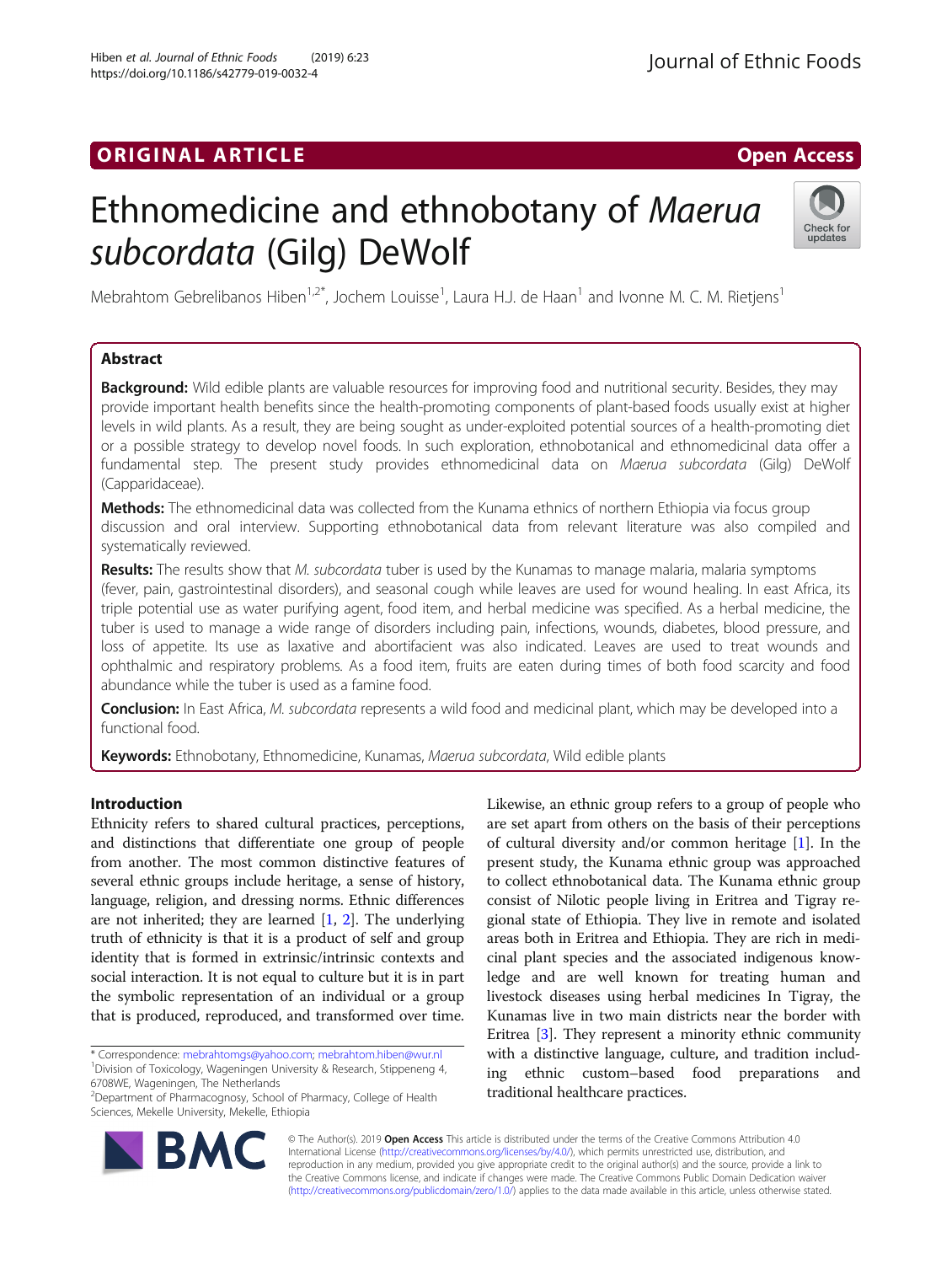Among others, food is a powerful ethnic and cultural signifier of a given society. Food not only is a nutritional and physiological necessity but also has cultural and symbolic meaning. Multiethnic societies appreciate their food diversity and flag it as a marker of inclusiveness [\[4](#page-6-0)]. Some traditional foods are claimed to represent an extraordinary food heritage of certain ethnic groups [\[5](#page-6-0)] while others have widespread use among different cultures and countries [[6\]](#page-6-0).

Besides their nutritional attributes, many ethnic and traditional foods from plants are thought to contribute to the health and wellbeing of humans. For example, the emergence of diet-related non-communicable diseases has been linked, at least partly, to dietary changes from traditional diets to "westernized" diets implying that encouraging ethnic foods can help to promote human health and wellbeing. Equally, the traditional African diet was largely plant-based, containing different grain cereals, mainly millet and sorghum; leafy vegetables; fruits; legumes; starchy stems; and root tubers. However, the general pattern seems to be shifting towards a more "westernized" diet at the expense of traditional diets and common staples. Such changes in diets are related to a rise in chronic diet-related non-communicable diseases, which many developing countries are already experiencing [\[7](#page-6-0)]. Indeed, the Mediterranean diet has long been promoted for its health benefits, especially in the prevention of chronic diseases [\[8\]](#page-6-0).

Nowadays, the crucial health attribute of traditional foods is well recognized. While advances in the understanding of the relationship between nutrition and health have led to the concept of functional foods, the advent of non-communicable diseases tempted the shift from conventional medicines to functional foods [[9\]](#page-6-0). Indeed, early human inhabitants were dependent mainly on plants and plant parts to satisfy their hunger. Many medicinal plants known today constitute our major part of food, and the majority of them are loaded with ingredients of nutritional and medicinal values. Consequently, the healthy food concept has been evolved, maintained, and transferred over hundreds of generations. Today, it is well established that phytochemicals (chemicals from food and medicinal plants) have a wide range of pharmacological applications. Most of these phytochemicals have the properties of preventing and curing various diseases [\[10](#page-6-0)]. In this regard, wild edible plants are given special emphasis owing to their high content of nutritional and bioactive ingredients compared to domesticated counterparts. Thus, domestication of wild species seems to be a promising approach for exploiting them as new functional foods [\[11](#page-6-0)]. The present report is in line with such scientific notion which attempts to describe the potential food and medicinal applications of wild edible plants based on their traditional/ethnic uses.

Plants are irreplaceable food resources for humans and virtually all human foods are plants or organisms that eat plants [\[12](#page-6-0)]. Ethnobotany is the study of the interrelations of man and plants [\[13\]](#page-6-0) while ethnomedicine is especially concerned with the cultural interpretations of health and disease, which also addresses the traditional health care–seeking process and healing practices [[14](#page-6-0), [15\]](#page-6-0). In traditional medicines, mainly wild gathered food plants are often reported in different ethnic societies of local and popular traditions to have pharmacologic activities and are often associated with beneficial effects [[13,](#page-6-0) [16\]](#page-6-0). Wild food plants refer to all plant resources outside of agricultural areas that are harvested or collected from the wild for the purpose of human con-sumption [[13](#page-6-0)].

Wild edible plants (WEPs) represent a category of foods that are virtually unexplored and usually consumed in times of famine and scarcity, have neglected role as foodstuffs for regular intake during times of sufficiency, and are often categorized as emergency or famine foods [[17](#page-6-0)–[19](#page-6-0)]. WEPs, though underutilized, are still consumed by different societies and are gaining keen scientific interest owing to their nutritional and medicinal values that may broaden the diversity of the human diet and the connection between food and health [\[11](#page-6-0), [19](#page-6-0), [20\]](#page-6-0). WEPs remain an ignored facet of food supply, which may improve food security and promote health since many of them possess rich nutritional composition and higher levels of health-promoting components [\[9](#page-6-0), [17](#page-6-0), [18](#page-6-0), [21,](#page-6-0) [22\]](#page-6-0). Thus, it was suggested that some of these "neglected" species, sometimes considered as weeds in extensive major crop cultivation, may potentially become "new functional crops" [[11\]](#page-6-0).

WEPs are an integral part of the cultural and genetic heritage of different regions of the world [\[19\]](#page-6-0). Chiefly, indigenous dwellers in the rain forests of Africa and South America utilize WEPs as a food source, who gather and consume WEPs as snacks and at times of food scarcity. Likewise, the rural populations in Ethiopia have a rich knowledge of WEPs and consumption of such plants is still an integral part of the diverse cultures in the country [\[18](#page-6-0)]. Many WEPs in Africa are highly adapted to harsh growing conditions and are available when other sources of food fail or are out of season. They are often rich in macro and micro nutrients and health-promoting components. They may provide vital options to promote food security and wellness owing to their availability and affordability, higher nutritional values, and health-promoting properties [[23,](#page-6-0) [24\]](#page-6-0). However, the current research and agricultural development agenda, especially in Africa, still appear to focus on the popular and commonly used food crops, ignoring these important WEPs [\[23](#page-6-0)]. Thus, despite their high biodiversity, rural populations in developing countries often face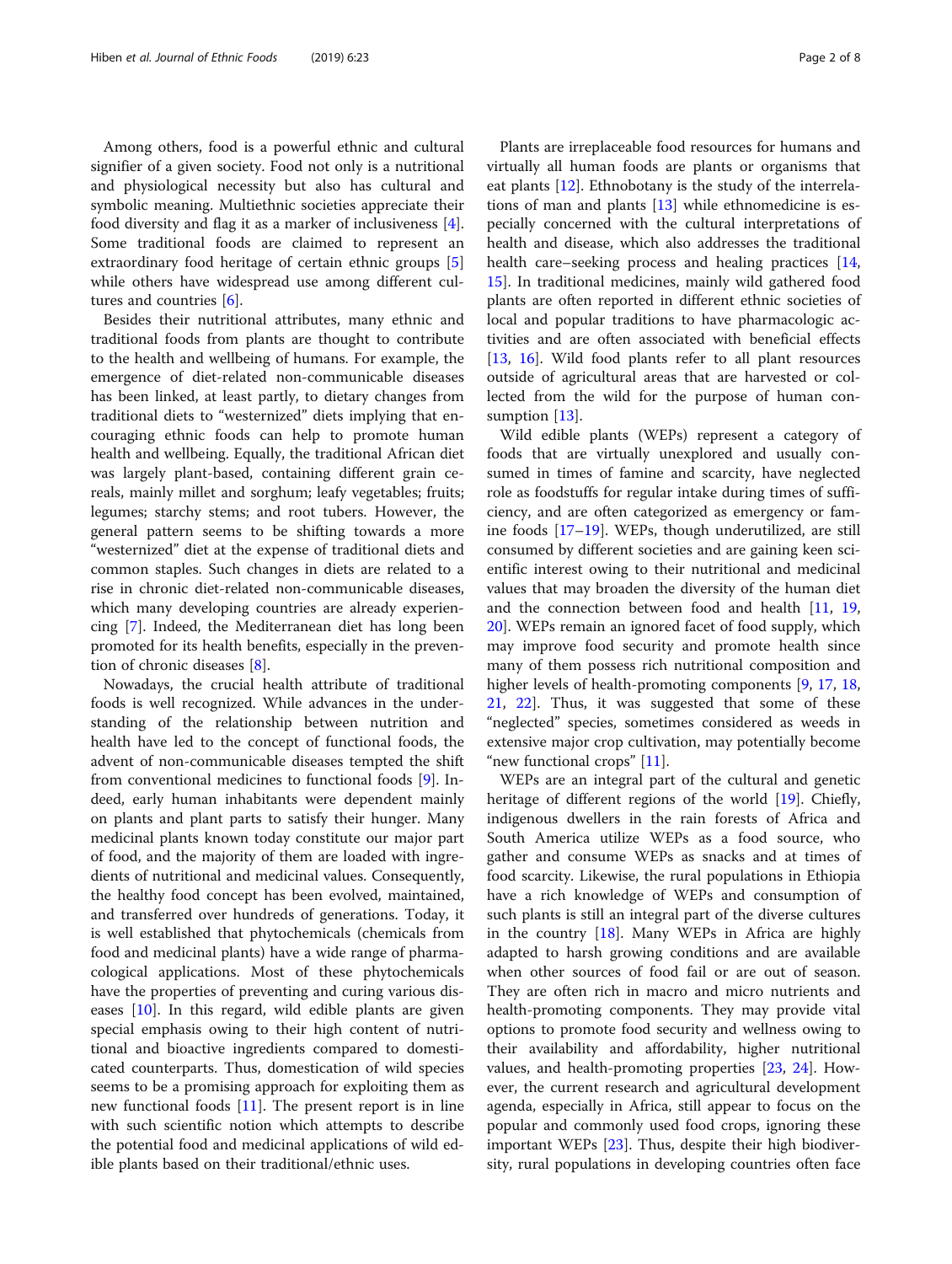food insecurity and malnutrition [[25,](#page-6-0) [26\]](#page-6-0). WEPs may contribute a great role in meeting global attention on addressing malnutrition in all its forms: undernutrition, including micronutrient deficiencies; overweight; and obesity [[27\]](#page-6-0). Indeed, epidemiological and clinical studies advocate the use of plant-based diets, including WEPs, as a viable option for the treatment and prevention of overweight and obesity [[28\]](#page-6-0).

Typical examples of health-promoting components that have been reported to have reduced levels in cultivated crops while higher levels in wild counterparts include glucosinolates (GLs) [\[29,](#page-6-0) [30\]](#page-6-0). Also, despite their potential health benefits, GLs impart poor palatability to the plants containing them and are thought to be responsible for some nutrient-rich wild crops to remain wild. Likewise, certain species in the Capparidaceae/Capparaceae (the caper family) that are adapted to harsh dry climate including Boscia, Cadaba, Crateva, and Maerua, which form part of a long and deep food tradition in some Sahara regions and which may afford nutritious food, have remained wild as they contain bitter tasting GLs [[31\]](#page-6-0). Such plants may play a vital role in improving food security and promoting health. Plants of the caper family are tropical relatives of the Cruciferae of temperate regions [\[32](#page-6-0)], both families being characterized by GLs [[33](#page-6-0)–[35](#page-6-0)]. The caper family is a tropical and subtropical family, which is well represented by woody species in Africa [[36\]](#page-6-0) plus a high number of wild edible [[37](#page-6-0)] and medicinal [\[38](#page-6-0)] species in Ethiopia. The genus Maerua comprises about 80 species distributed in the tropical and subtropical areas confined to shrubby savanna and semi-desert regions [[36](#page-6-0)], embracing species of trees or shrubs bearing edible, larger fleshy fruits [\[39](#page-6-0)]. Maerua subcordata (Gilg) DeWolf, a wild food and medicinal plant with a large tuber adapted to low-input agriculture and occurring in the dry parts of East Africa, belongs to the caper family [\[36](#page-6-0)]. Therefore, considering the above viewpoints, the present work attempts to provide data on the ethnomedicinal claims of M. subcordata by the Kunamas of Northern Ethiopia along with relevant literature claims elsewhere supporting its further scientific investigation tailored to reveal its potential utilization as a functional food and/or alternative herbal remedy.

# Methodology

#### Description of the study area

Data was collected in Tahitay Adiyabo district, northwest of Tigray, Northern Ethiopia, from the Kunama communities who are Nilotic people living in Ethiopia and Eritrea. In Tigray, the Kunamas form a minor ethnic community who live in the Kafta Humera and Tahitay Adiyabo districts near the border with Eritrea. They are well known for treating human and livestock ailments using herbal medicine and live in remote and isolated areas. In the Tahitay Adiyabo district where data was collected, the Kunamas mainly reside in two subdistricts called Lemlem and Shemblina.

# Ethical statement

The ethical aspects of the study were reviewed and received an expedited ethical approval (ERC 1046/2017) by the Health Research Ethics Review Committee of the College of Health Sciences, Mekelle University.

#### Ethnomedicinal data collection and plant authentication

Focus group discussions (FGDs) and oral interviews were used to collect ethnomedicinal knowledge and practice by the Kunamas about the study plant locally called "Ashkulebya." The FGDs included mainly traditional healers of both men and women, few local guides, and translators that formed a total of twelve to fifteen individuals. To arrange the FGD, ethnic representatives were first approached who described us that the Kunamas in the Tahitay Adiyabo district mainly reside in two sub-districts (Lemlem and Shemblina) and helped us to arrange FGDs in the two sub-districts during the weekend in places where the local people discuss their social issues. Volunteer participants were selected by peer recommendations, and oral consent was obtained from each participant before starting the FGD. Interviews were made with selected traditional healers to further enrich the information obtained from the FGD. A plant specimen was collected for authentication from Lemlem sub-district, pressed on a paper, and then taken to the National Herbarium at Addis Ababa University, Addis Ababa, Ethiopia, where it was authenticated as Maerua subcordata (Gilg) De Wolf (Capparidaceae) and a specimen (Voucher number MG001/2007) was deposited.

### Literature review

Data on ethnomedicinal use by the Kunama community was collected referring to its local name, "Ashkulebya." To retrieve further data on this plant, it was authenticated and assigned a scientific name. Then online literature resources accessible via the Library of Wageningen University and Research Centre and/or Google databases with the search term "Maerua subcordata" were retrieved and systematically reviewed.

# Results

#### Ethnomedicinal use of M. subcordata by the Kunamas

M. subcordata produces a large tuber (Fig. [1](#page-3-0)) which is well adapted to dry areas. It was also observed in the field that some of its ripe fruits, unless protected by cogrown spiny shrubs such as Acacia spp., were found pierced by birds implying that birds may feed on either the fruit mesocarp or seeds of the plant. Informants of the Kunamas stated that M. subcordata is among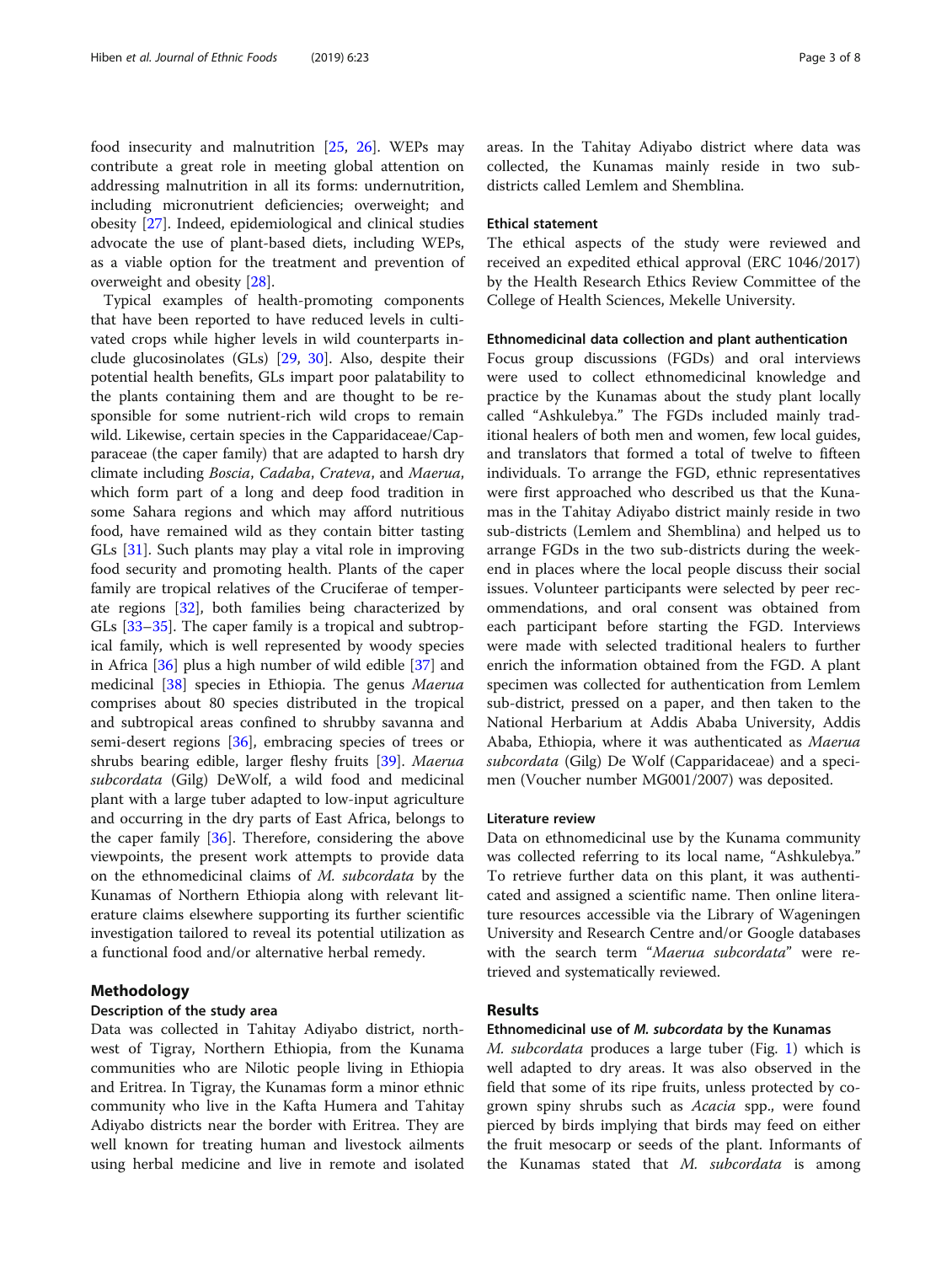<span id="page-3-0"></span>

the herbal medicines commonly used by the healers. Their traditional practice follows a local custom–based disease perception and management. That is, members of the community may acquire ethnomedicinal knowledge but only healers are empowered to prescribe remedies because they perceive that herbal remedies are effective when they are collected, prepared, and dispensed by the traditional healers, and if done by others, the herbal preparations may not work as remedy or may even be disease aggravating. Variation in traditional knowledge and practice among the healers was also reflected in the two data collection localities as will be described later.

# Traditional use of M. subcordata by Kunamas at the Lemlem sub-district

The informants described that M. subcordata tuber is used for the treatment of malaria. As per their diagnostic specification, malaria symptoms include fever, pain, headache, muscle pain (myalgia), abdominal disturbance (nausea, vomiting, and diarrhea), and abdominal swelling (distended abdomen). Someone with one or more of these symptoms is diagnosed as malaria patient and is given M. subcordata tuber or other herbal remedies. They also indicated that the use of this plant as a remedy is preferred (i) if the malaria symptoms include muscle pain and (ii) if there is a fear that other medicinal plants may harm children or pregnant women. In other words, it is the preferred remedy for children and pregnant women. Its preparation and usage as an anti-malarial remedy are that first, the healer collects the tuberous root, dries, and stores it in pottery or wooden containers. Dry season but not rainy season was mentioned as the preferred collection time. When the healer is visited by a patient, an amount (variable and determined by the healer depending on the situation, such as age and gender of patients) of dried root is powdered and mixed with melted clarified butter (traditional ghee). The mixture is then taken orally or applied topically (whole body of patient smeared with the mixture) daily for four days.

# Traditional use of M. subcordata by Kunamas at the Shembilina sub-district

The Kunamas at the Shembilina use M. subcordata tuber to manage acute respiratory problems that are usually manifested as a seasonal cough epidemic while the leaf is used for wound healing. As per the informants' description, typically in autumn, there is a high possibility of getting illnesses, a cough epidemic being quite common and children being more susceptible. They described this period as characterized by flowering and fruiting of crops and other wild plants as well as several insects hovering over the flowers and wet areas. They perceive that pollen from the flowers or insectborne rubbles are the cause of the cough epidemic, and mainly during such situations, the Kunamas practice various traditional preventive and curative measures including the use of herbal medicines, of which one is M.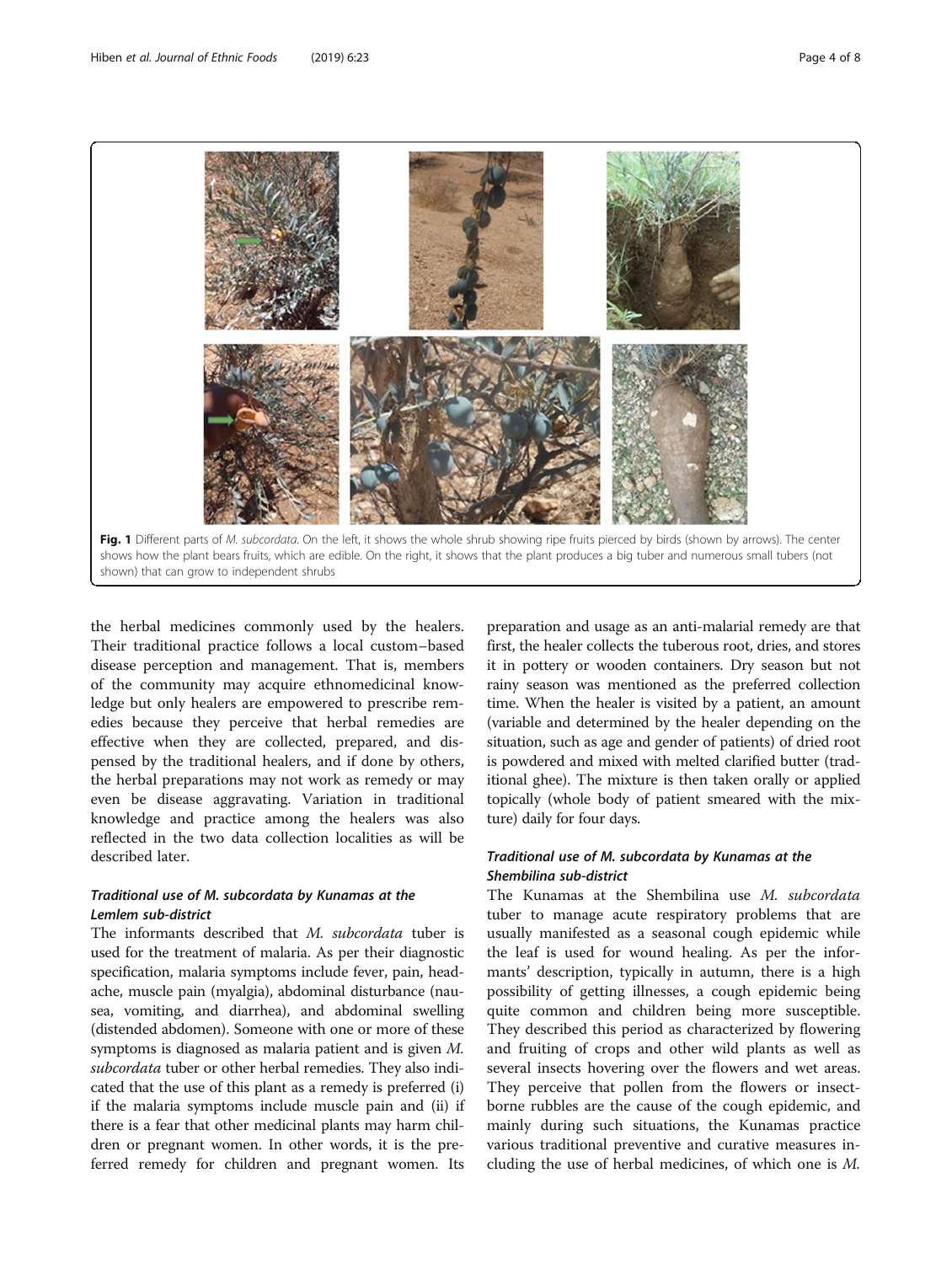subcordata. To manage a cough epidemic with this plant, either of the two options of preparation and usage is followed. In the first approach, the fresh tuber of the plant is dug out, washed with water to remove soil, and then soaked in drinking water in a pot. Every member of the household, with and without cough, drinks the water while the tuber is soaked in. This is done for about a week starting from the time of soaking. After a week, if the epidemic continues, the root tuber is replaced by another fresh one. In a second approach, alternatively, the washed tuber is soaked in a dough (usually made from sorghum flour, but flour from other cereals can also be used) for a week. After a week, the tuber is taken out of the dough and the dough is baked into a local bread called "enjera" which is eaten by the patients and all household members. Again this procedure may be repeated for another week, if the epidemic continues. Moreover, the healers and elderly people advise children not to expose themselves to pollen dust and not to eat unripe or uncooked fruits. For wound healing, dried leaves are thoroughly powdered and a paste is made with water and the paste is smeared on the wound.

#### Literature review on M. subcordata

In addition to the FGDs and oral interview approaches to collect ethnomedicinal data from the Kunamas, literature was searched on its possible health claims and related ethnobotanical reports elsewhere, which became possible after its authentication. The literature showed that Maerua subcordata (Gilg) DeWolf (Syn: Courbonia subcordata Gilg, C. tubulosa Gilg and Bened) occurs in the dry parts of East Africa, constituting one of 16 Maerua species in the flora of Ethiopia and Eritrea [[36,](#page-6-0) [40,](#page-6-0) [41\]](#page-6-0). Its ethnobotanical data were related to three main claims: water purifying agent, food item, and herbal medicine which are detailed in the discussion part. Also, despite scarce phytochemical studies, the quaternary ammonium compounds like stachydrine and 3-hydroxystachydrine were identified in M. subcordata [\[42](#page-6-0)].

# **Discussion**

In the study area, malaria, acute respiratory infections, acute febrile diseases, diarrhea, helminthiasis, infections of the skin and subcutaneous tissue, pneumonia, and dyspepsia (impaired digestion) are common illnesses [\[3](#page-6-0)]. M. subcordata is used to manage malaria and acute respiratory problems. The Kunamas at the Lemlem subdistrict used M. subcordata root powder mixed with clarified butter to relief malaria. Stachydrine, identified in the root of this plant by an earlier study  $[42]$  $[42]$  $[42]$ , was shown to exhibit anti-malarial [\[43](#page-6-0)] and antiinflammatory [[44](#page-6-0)–[46](#page-6-0)] activities which may partly support the antimalarial use of the plant. Besides, looking into the detailed practice of the herbal preparation may indicate that active ingredients might also come from the clarified butter that was used to prepare a herbal mixture for antimalarial use. This is because, the clarified butter (traditional ghee) is generally prepared by melting and boiling of butter with different herbs and spices, and then all the ingredients allowed to separate by density. The clarified butter, which may extract some of the constituents of the herbs and spices used to prepare it, is then decanted into another container leaving the curd material in the boiling pan [[47\]](#page-6-0). Therefore, any associated health benefit might come from the constituents of M. subcordata and/or constituents of the herbs and spices used to prepare the clarified butter. Such preparations may help to relieve symptoms of malaria.

Similarly, the Kunamas at the Shembilina use M. subcordata fresh tuber as a component of drinking water or as part of food preparation to manage acute respiratory problems manifested as a cough epidemic. The practice seems to intend to help the body's defense system and to be used for a dual purpose of prevention and curative because all household members with or without cough take the remedy. Further, they advise children not to expose themselves to pollen dust and not to eat unripe or uncooked fruits as they associate the cause of the cough with insect-borne infections and/or plant allergens. This claim may make sense since pollen allergens are causes of seasonal cough [\[48](#page-6-0)] and the season in which cough epidemics may happen in the study area is a season of flowering and fruiting, which is often accompanied by breathing air loaded with pollen allergens [[49,](#page-6-0) [50\]](#page-6-0). They also mentioned that children are more susceptible indicating the remedy may help to boost the immune system since both potential causes (infection and plant allergens) of the cough interact with the immune system and children have a relatively immature immune defense [[49,](#page-6-0) [51](#page-7-0)]. Similar use of the root for purposes of improving general body strength and health is reported in Kenya [\[52](#page-7-0)] implying a possible effect as an adaptogen: a herbal preparation or natural compound that increases adaptability and survival of organisms under stress [\[53](#page-7-0)]. Considering that glucosinolates are characteristic constituents of many species of the caper family including Maerua species [[29,](#page-6-0) [33](#page-6-0)] and that glucosinolates are implicated to promote immune responses [[54\]](#page-7-0), which were suggested to be responsible for the adaptogenic effect of certain herbs [[55\]](#page-7-0), it may be expected that the herbal preparation may increase the body's ability to resist the damaging effects of stress from infections or plant allergens. Moreover, stachydrine which was detected in this plant part [[42\]](#page-6-0) was shown to act as antitussive [[56](#page-7-0)] and hence may have a possible contribution to support the claimed effect.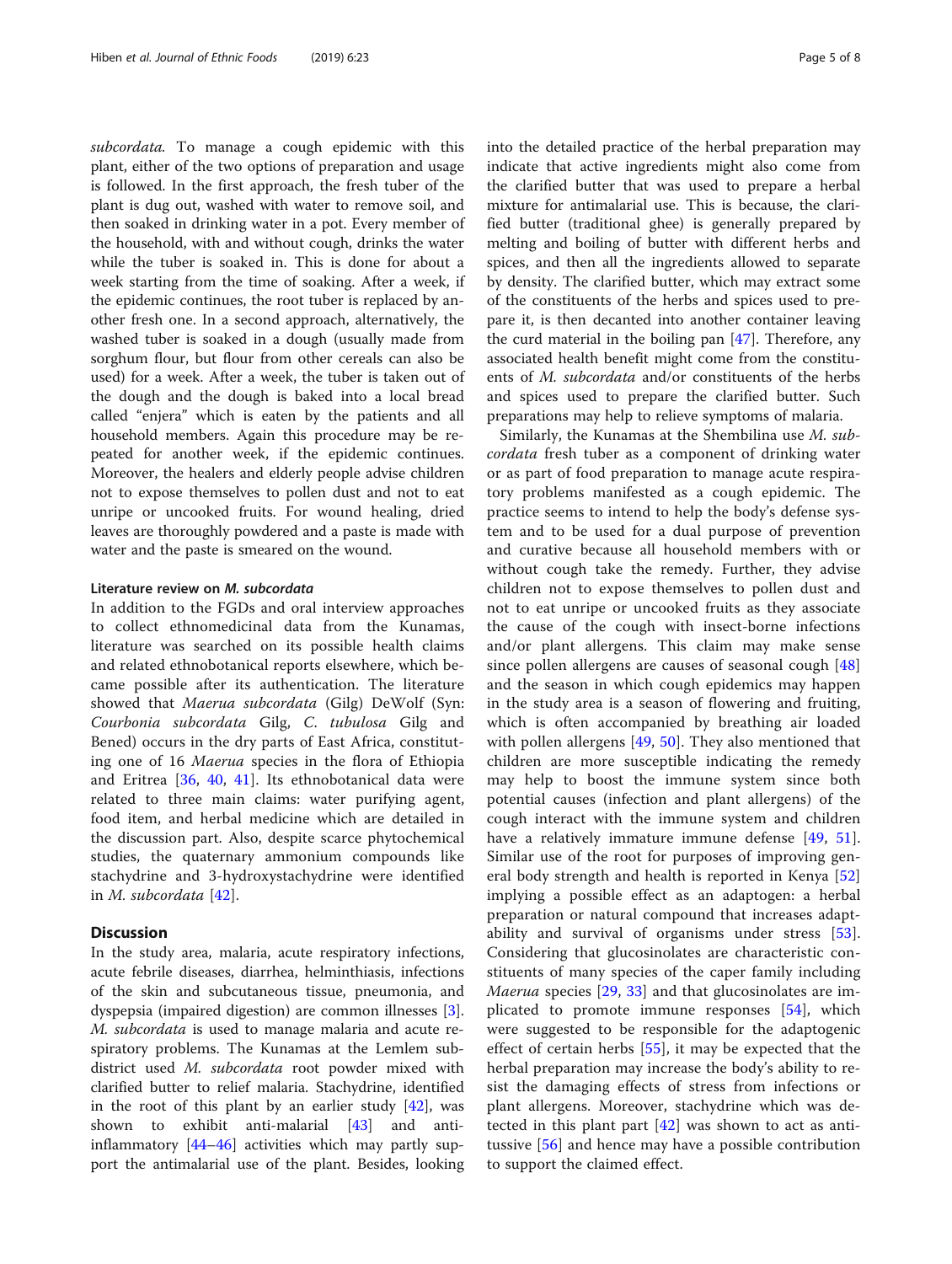In line with the practice by the Kunamas, the literature data also show a widespread use of the tuber as an element of drinking water. Its use to clarify turbid water is well documented, mainly in Ethiopia and Kenya [[36](#page-6-0), [57](#page-7-0)–[61](#page-7-0)]. In Ethiopia, its use as a water purifier is well known over the plain of the Omo river basin and the adjacent areas where the plant is widespread. The whole tuber or slices from it are mixed with turbid water to clarify it. Its water clarifying efficacy was proven by laboratories that revealed its ability to flocculate clay particles of muddy water and its ability to reduce turbidity and microbial load both as primary coagulant and as coagulant aid to alum [[57](#page-7-0), [62](#page-7-0)]. This practice may imply possible health benefits of the tuber, at least, via improving the quality and sanitation of drinking water. Likewise, the literature data show that root and leaf parts of M. subcordata are used in ethnomedicine. In Somalia, paste from fresh root is applied on wounds to improve healing and to relieve pain; root powder boiled with cow milk and water is taken to treat tonsillitis; water extract of root is used as filtered drops to treat infections of the eye or ear; crushed root mixed with water and honey is taken as abortifacient; and an infusion of the root is used as a laxative [[40](#page-6-0), [41\]](#page-6-0). In Kenya, root boiled in water is used as anti-helminthic [[63\]](#page-7-0) and to treat diabetes, high blood pressure, allergic disorders, and microbial infections of blood; to improve appetite; and to induce sleep when taken at a high dose  $[60]$  $[60]$  $[60]$ ; broth from root is used for purposes of general body strength and health [\[52](#page-7-0)]; and leaves are used to treat ophthalmic diseases [\[64](#page-7-0), [65](#page-7-0)] and pneumonia [[66\]](#page-7-0). Also, use of the plant as wild food is reported. In Kenya, Uganda, Sudan, and Ethiopia, fruits are boiled for a meal or part of a meal [\[67](#page-7-0)]. In the case of Ethiopia, ripe and raw fruits (excluding peel) are used as wild food, both as supplementary and famine food [\[18](#page-6-0)]. In Kenya, the plant is a source of edible fruits [[64\]](#page-7-0) and root tuber is a famine food which is also chewed to quench thirst in the dry season [\[52\]](#page-7-0).

So far, very few scientific studies exist that attempt to justify the traditional claims on M. subcordata. An aqueous extract of the root was shown to exhibit guinea pig ileum-contracting effect that was associated with its quaternary ammonium salts and was suggested to support the traditional use of the root in wound healing [\[40](#page-6-0), [42](#page-6-0)]. Likewise, little work has been done to characterize the nutritional attributes of M. subcordata. A report on its root showed high amounts of proteins, polysaccharides (mostly amylopectin), high levels of sodium, potassium, and magnesium, but trace levels of iron, manganese, nickel, zinc, and practically no aluminum [[68\]](#page-7-0).

Last but not least is the safety issue. While considering the potential benefits of M. subcordata, safety issues should also be taken into account and possible hazard and exposure need be considered to check if the use may present a risk. Uncooked fruits are perceived as toxic, and boiling and re-boiling them several times was suggested to render them non-toxic and edible [\[64](#page-7-0)]. An additional concern could be that unlike the claim in the study area that M. subcordata tuber is relatively safe and hence a preferred remedy for children and pregnant women, reports from Somalia indicate its use as abortifacient  $[40, 41]$  $[40, 41]$  $[40, 41]$  $[40, 41]$ , which if the latter claim is true, may point at a possible adverse effect. On the other hand, despite a claim on quaternary ammonium compounds in the root which, if excessively used, may cause a slight intoxication (stomach pain, dizziness, vomiting), these problems were not detected along the area of the Omo river, maybe because the quantities ending up in the water when used to clarify it were obviously too small to cause negative side effects [\[57](#page-7-0)].

Therefore, the above discussions point out that there seems ethnomedicinal support to suggest further scientific investigations into M. subcordata aimed to reveal its potential utilization as a functional food and/or alternative herbal medicine. At the same time, scientific investigations should put equal weight to address safety aspects when considering the health benefits of the plant.

# Conclusion

Existing ethnobotanical and ethnomedicinal data on M. subcordata indicate that especially its fruit and roots may have agricultural or medicinal values if developed as a functional food or alternative medicine. Therefore, research into the potential nutritional attributes, health benefits, and possible health risks of the plant is recommended so as to verify its potential importance as a viable agricultural and/or medicinal resource.

#### Abbreviations

FGDs: Focus group discussions; GLs: Glucosinolates; WEPs: Wild edible plants

#### Acknowledgements

The authors are grateful to the local communities of the Kunama in Northern Ethiopia who were willing to share their knowledge as well as to the NUFFIC - the Netherlands Fellowship Programmes (for the funding) and the National Herbarium at Addis Ababa University (helped in plant authentication).

#### Authors' contributions

MGH designed the study, collected the data, performed data interpretation, and wrote the manuscript. IMCMR supervised and helped the study starting from the proposal up to writing up and editing of the manuscript. JL and LH contributed to the literature part and reviewed and contributed to improving the manuscript. All authors read and approved the final manuscript.

#### Funding

This work is part of a project funded by NUFFIC - the Netherlands Fellowship Programmes, NFP - PhD.15/0019 Contract number CF 09971.

#### Availability of data and materials

All relevant data are fully available without restriction within the manuscript and supporting data.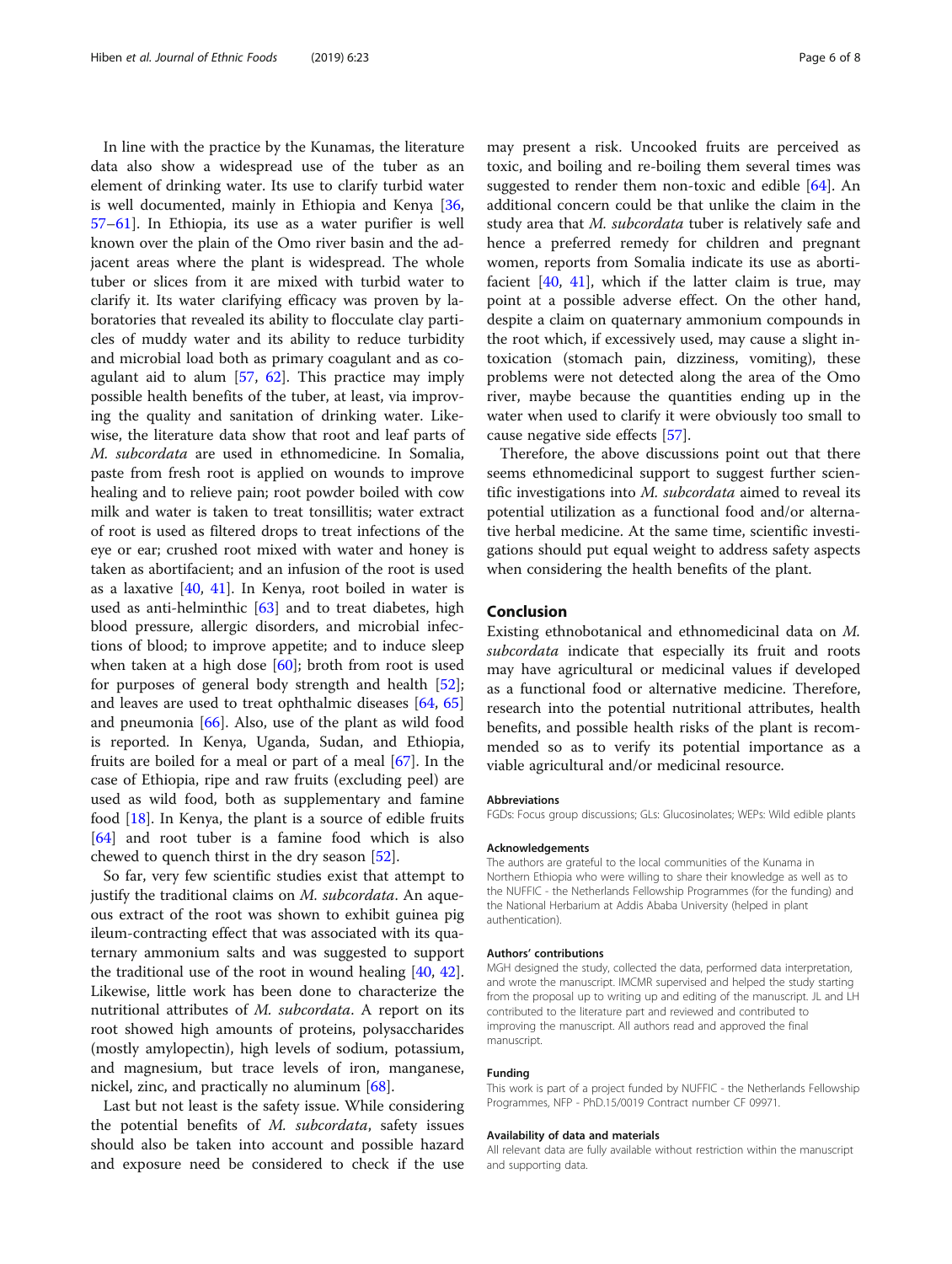#### <span id="page-6-0"></span>Competing interests

The authors declare that they have no competing interests.

Received: 28 June 2019 Accepted: 25 November 2019 Published online: 16 December 2019

#### References

- 1. Kantner J. SAA archaeological record. The Magazine of the Society for American Archaeology Vol 4, No. 4, 2004.
- 2. CliffsNotes. Race and ethnicity defined. Houghton Mifflin Harcourt, 2016. https://www. cliffsnotes.com/study-guides/sociology/race-and-ethnicity/ race-and-ethnicity-defined. Accessed 11 Nov 2019.
- 3. Gidey M, Beyene T, Signorini MA, Bruschi P, Yirga G. Traditional medicinal plants used by Kunama ethnic group in Northern Ethiopia. J Med Plant Res. 2015;9(15):494–509.
- 4. Arvela P. Ethnic food: the other in ourselves. In Sanderson D, Crouch M (Eds.), Food: expressions and impressions (pp.45-56). Oxford, United Kingdom: Inter-disciplinary Press; 2013.
- Purba EC, Silalahi M. Nisyawati Gastronomic ethnobiology of "terites"da traditional Batak Karo medicinal food: a ruminant's stomach content as a human food resource. J Ethnic Foods. 2018;5:114–20.
- 6. Khojimatov OK, Abdiniyazova GJ, Pak VV. Some wild growing plants in traditional foods of Uzbekistan. J Ethnic Foods. 2015;2:25–8.
- 7. Muyonga JH, Nansereko S, Steenkamp I, Manley M, Okoth JK. Traditional african foods and their potential to contribute to health and nutrition: traditional african foods. IGI Global. 2017. [https://doi.org/10.4018/978-1-](https://doi.org/10.4018/978-1-5225-0591-4.ch015) [5225-0591-4.ch015.](https://doi.org/10.4018/978-1-5225-0591-4.ch015)
- Simopoulos AP. The mediterranean diets: What is so special about the diet of Greece? The Scientific Evidence. J Nutr. 2001;131(11Suppl):3065S–73S.
- 9. Rodriguez EB, Flavier ME, Rodriguez-Amaya DB, Amaya-Farfan J. Phytochemicals and functional foods. Current situation and prospect for developing countries. Segurança Alimentar e Nutricional Campinas. 2006; 13(1):1–22.
- 10. Goswami HK, Ram HK. Ancient food habits dictate that food can be medicine but medicine cannot be "food"!! Medicines. 2017;4:82.
- 11. Ceccanti C, Landi M, Benvenuti S, Pardossi A, Guidi L. Mediterranean wild edible plants: weeds or "new functional crops"? Molecules. 2018;23:2299.
- 12. Bennett BC. Plants as food. In: Bennett B, editor. Economic botany. Encyclopedia of Life Support Systems (EOLSS); Developed under the auspices of the UNESCO. Oxford, UK: Eolss Publisher; 2018.
- 13. Abbasi AM, Shah MH, Khan MA. Wild edible vegetables of Lesser Himalayas. Ethnobotanical and Nutraceutical Aspects, Springer International Publishing Switzerland; vol 1, 2015.
- 14. Pieroni A, Price LL, Vandebroek I. Welcome to journal of ethnobiology and ethnomedicine. J Ethnobiol Ethnomed. 2005;1:1.
- 15. Rani PJ, Tangavelou AC, Karthikeyan S. Ethnomedicinal plants used by the tribals of mudumalai wildlife sanctuary for poisonous bites. Int J Modn Res Revs. 2016;4(8):1208–12.
- 16. Leonti M, Casu L. Traditional medicines and globalization: current and future perspectives in ethnopharmacology. Front Pharmacol. 2013;4:92.
- 17. Etkin NL. Medicinal cuisines: diet and ethopharmacology. Int J Pharmacognosy. 1996;34(5):313–26.
- 18. Teklehaymanot T, Giday M. Ethnobotanical study of wild edible plants of Kara and Kwego semi-pastoralist people in Lower Omo River Valley, Debub Omo Zone, SNNPR Ethiopia. J Ethnobiol Ethnomed. 2010;6:23.
- 19. Pinela J, Carvalho AM, Ferreira ICFR. Wild edible plants: nutritional and toxicological characteristics, retrieval strategies and importance for today's society. Food Chem Toxicol. 2017;110:165–88.
- 20. Satter MMA, Khan MMRL, Jabin SA, Abedin N, Islam MF, Shaha B. Nutritional quality and safety aspects of wild vegetables consume in Bangladesh. Asian Pac J Trop Biomed. 2016;6(2):125–31.
- 21. Assefa A, Abebe T. Wild edible trees and shrubs in the semi-arid lowlands of Southern Ethiopia. J Sci Res Devel. 2011;1(1):5–19.
- 22. Kalidass C, Mohan VR. Biochemical composition and nutritional assessment of selected under-utilized food legume of the genus Rhynchosia. Int Food Res J. 2012;19(3):977–84.
- 23. Maroyi A. Not just minor wild edible forest products: consumption of pteridophytes in sub-Saharan Africa. J Ethnobiol Ethnomed. 2014;10:78.
- 24. Aworh OC. From lesser-known to super vegetables: the growing profile of African traditional leafy vegetables in promoting food security and wellness. J Sci Food Agric. 2018;98:3609–13.
- 25. Termote C, Bwama Meyi M, Dhed'a Djailo B, Huybregts L, Lachat C, Kolsteren P, et al. A biodiverse rich environment does not contribute to a better diet: a case study from DR Congo. PLoS ONE. 2012;7(1):e30533.
- 26. Boedecker J, Termote C, Assogbadjo AE, Van Damme P, Lachat C. Dietary contribution of wild edible plants to women's diets in the buffer zone around the Lama forest, Benin – an underutilized potential. Food Security. 2014;6:833–49.
- 27. Amoroso L. The second international conference on nutrition: implications for hidden hunger. World Rev Nutr Diet. 2016;115:142–52.
- 28. Turner-McGrievy G, Mandes T, Crimarco A. A plant-based diet for overweight and obesity prevention and treatment. J Geriatric Cardiol. 2017; 14:369–74.
- 29. Fahey JW, Zalcmann AT, Talalay P. The chemical diversity and distribution of glucosinolates and isothiocyanates among plants. Phytochem. 2001;56:5–51.
- 30. Schmidt B, Ribnicky DM, Poulev A, Logendra S, Cefalu WT, Raskin I. A natural history of botanical therapeutics. Metabolism. 2008;57:S3–9.
- 31. Garvi J, Garvi-Bode RD. Removing glucosinolates to create food security in the Sahel. Sahara Sahel Foods, BP 273, 7000 Zinder, Niger Republic. In: Bonnema G, Verkerk R, editors. "Glucosinolates and Beyond"- Proceedings of the 3<sup>rd</sup> International Glucosinolate Conference 2014, 12<sup>th</sup> October -15<sup>th</sup> October. Wageningen, The Netherlands: Wageningen University; 2014.
- 32. Mitchell JC. Contact dermatitis from plants of the caper family, Capparidaceae. Effects on the skin of some plants which yield isothiocyanates. Br J Dermatol. 1974;91(13):593.
- 33. Delaveau P, Koudogbo B, Pousset JL. Alcalojides Chez les Capparidaceae. Phytochem. 1973;12:2893–5.
- 34. Rodman J, Soltis P, Soltis D, Sytsma K, Karol K. Parallel evolution of glucosinolate biosynthesis inferred from congruent nuclear and plastid gene phylogenies. Amer J Botany. 1998;85(7):997–1006.
- 35. Redovnikovi IR, Gliveti T, Delonga K, Vorkapi-fura J. Glucosinolates and their potential role in plant. Periodicum Biologorum. 2008;110(4):297–309.
- 36. Kers LE. Caparidaceae (capparaceae) pp 74-120. In: Edwards S, Tadesse M, Demissew S, Hedberg I, editors. Flora of Ethiopia and Eritrea, Vol. 2 (1), Magnoliaceae to Flacourtiaceae. Addis Ababa University, Addis Ababa & Uppsala: The National Herbarium; 2000.
- 37. Lulekal E, Asfaw Z, Kelbessa E, Van Damme P. Wild edible plants in Ethiopia: a review on their potential to combat food insecurity. Afrika Focus. 2011; 24(2):71–121.
- 38. Yirgu A, Mohammed K, Geldenhuys CJ. Useful medicinal tree species of Ethiopia: comprehensive review. South Afr J Botany. 2019;122:291–300.
- 39. Sept JM. Plant foods and early hominids at Site FxJj 50, Koobi Fora Kenya. J Human Evol. 1986;15:751–70.
- 40. Samuelsson G, Farah MH KG. Preliminary chemical characterization of pharmacologically active compounds in aqueous plant extracts. J Ethnopharmacol. 1985;14:193–201.
- 41. Samuelsson G, Farah MH, CIaeson P, Hagos M, Thulin M, Hedbers O, et al. Inventory of plants used in traditional medicine in Somalia. I. Plants of the families Acanthaceae-Chenopodiaceae. J Ethnopharmacol. 1991;35:25–63.
- 42. McLean WFH, Blunden G, Jewers K. Quatenary ammonium compounds in the Capparaceae. Biochem Systematics Ecol. 1996;24(5):427–34.
- 43. Taiwo BJ, Akinkunmi EO, Omisore N. Antimicrobial and antiplasmodial activities of a quaternary compound from Ritchiea capparoides var. longipedicellata. Afr J Trad Complem Alt Med. 2013;10(6):528–31.
- 44. Hu YY, He KW, Guo RL. Six alkaloids inhibit secretion of IL-1α, TXB(2), ET-1 and E-selectin in LPS-induced endothelial cells. Immunol Investigations. 2012;41(3):261–74.
- 45. Hu Y, He K, Zhu H. Chinese herbal medicinal ingredients affect secretion of NO, IL-10, ICAM-1 and IL-2 by endothelial cells. Immunopharmacol Immunotoxicol. 2015;37(3):324–8.
- 46. Hu Y, Mao A, Yu Z, He K. Anti-endotoxin and anti-inflammatory effects of Chinese herbal medicinal alkaloid ingredients in vivo. Microbial Pathogenesis. 2016;99:51–5.
- 47. Mekonnen H, Lemma A. Plant species used in traditional smallholder dairy processing in East Shoa Ethiopia. Trop Animal Health Prod. 2011;43:833–41.
- 48. FDA. Consumer Health Information / US Food and Drug Administration, 2016. [www.fda.gov/consumer](http://www.fda.gov/consumer)
- 49. D'Amato G, Cecchi L, Bonini S, Nunes C, Annesi-Maesano I, Behrendt H, et al. Allergenic pollen and pollen allergy in Europe. Allergy. 2007;62(9):976–90.
- 50. Mir MA, Albaradie RS. Hypersensitive allergic reactions are caused by Pollen abundantly found in air during the spring and autumn seasons. Int J Pure & Appl Biosci. 2013;1(3):68–80.